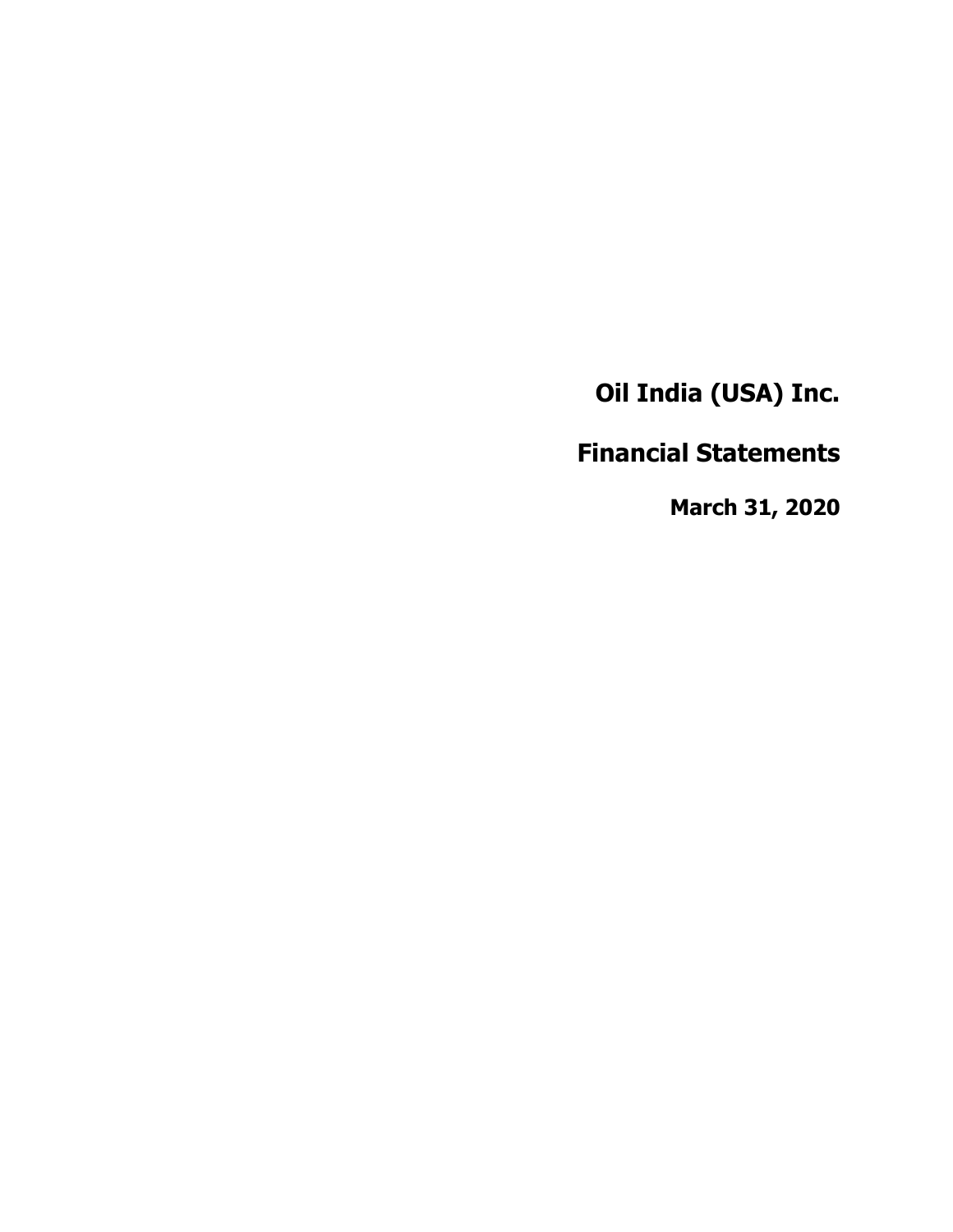March 31, 2020

# Table of Contents

# $Page(s)$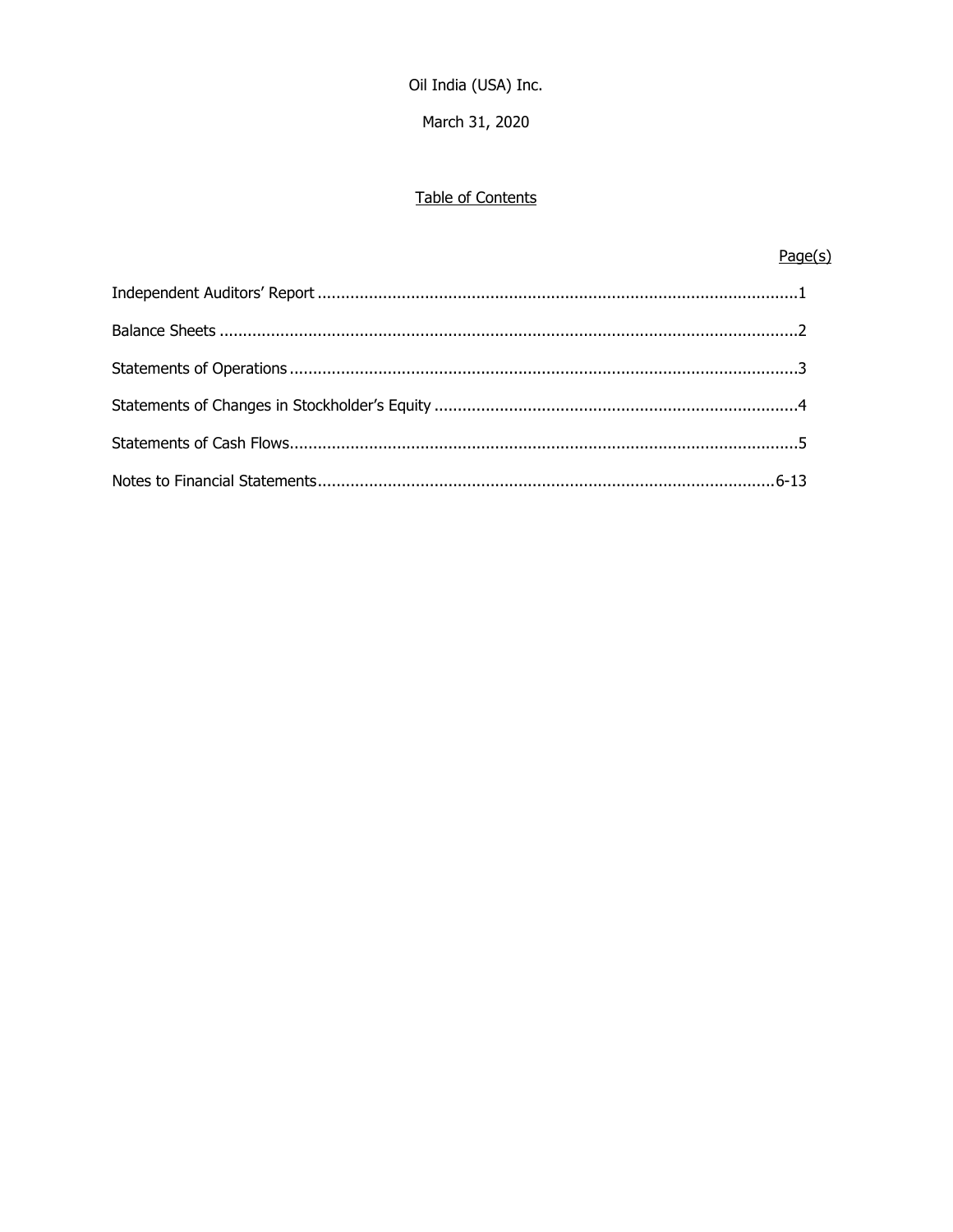

**PANNELL** EBAS & Professional Advisors<br>KERR Houston, Texas 77057-3000

## **Independent Auditors' Report**

To the Board of Directors and Stockholder of Oil India (USA) Inc.

We have audited the accompanying financial statements of Oil India (USA) Inc. (a Texas corporation), which comprise the balance sheets as of March 31, 2020 and 2019, and the related statements of operations, changes in stockholder's equity, and cash flows for the years then ended, and the related notes to the financial statements.

## **Management's Responsibility for the Financial Statements**

Management is responsible for the preparation and fair presentation of these financial statements in accordance with U.S. generally accepted accounting principles; this includes the design, implementation, and maintenance of internal control relevant to the preparation and fair presentation of financial statements that are free from material misstatement, whether due to fraud or error.

## **Auditors' Responsibility**

Our responsibility is to express an opinion on these financial statements based on our audits. We conducted our audits in accordance with U.S. generally accepted auditing standards. Those standards require that we plan and perform the audits to obtain reasonable assurance about whether the financial statements are free from material misstatement.

An audit involves performing procedures to obtain audit evidence about the amounts and disclosures in the financial statements. The procedures selected depend on the auditors' judgment, including the assessment of the risks of material misstatement of the financial statements, whether due to fraud or error. In making those risk assessments, the auditor considers internal control relevant to the entity's preparation and fair presentation of the financial statements in order to design audit procedures that are appropriate in the circumstances, but not for the purpose of expressing an opinion on the effectiveness of the entity's internal control. Accordingly, we express no such opinion. An audit also includes evaluating the appropriateness of accounting policies used and the reasonableness of significant accounting estimates made by management, as well as evaluating the overall presentation of the financial statements.

We believe that the audit evidence we have obtained is sufficient and appropriate to provide a basis for our audit opinion.

## **Opinion**

In our opinion, the financial statements referred to above, present fairly, in all material respects, the financial position of Oil India (USA) Inc. as of March 31, 2020 and 2019, and the results of its operations and its cash flows for the years then ended in accordance with U.S generally accepted accounting principles.

Pannell Kerr Forster & Texas, P.C.

June 8, 2020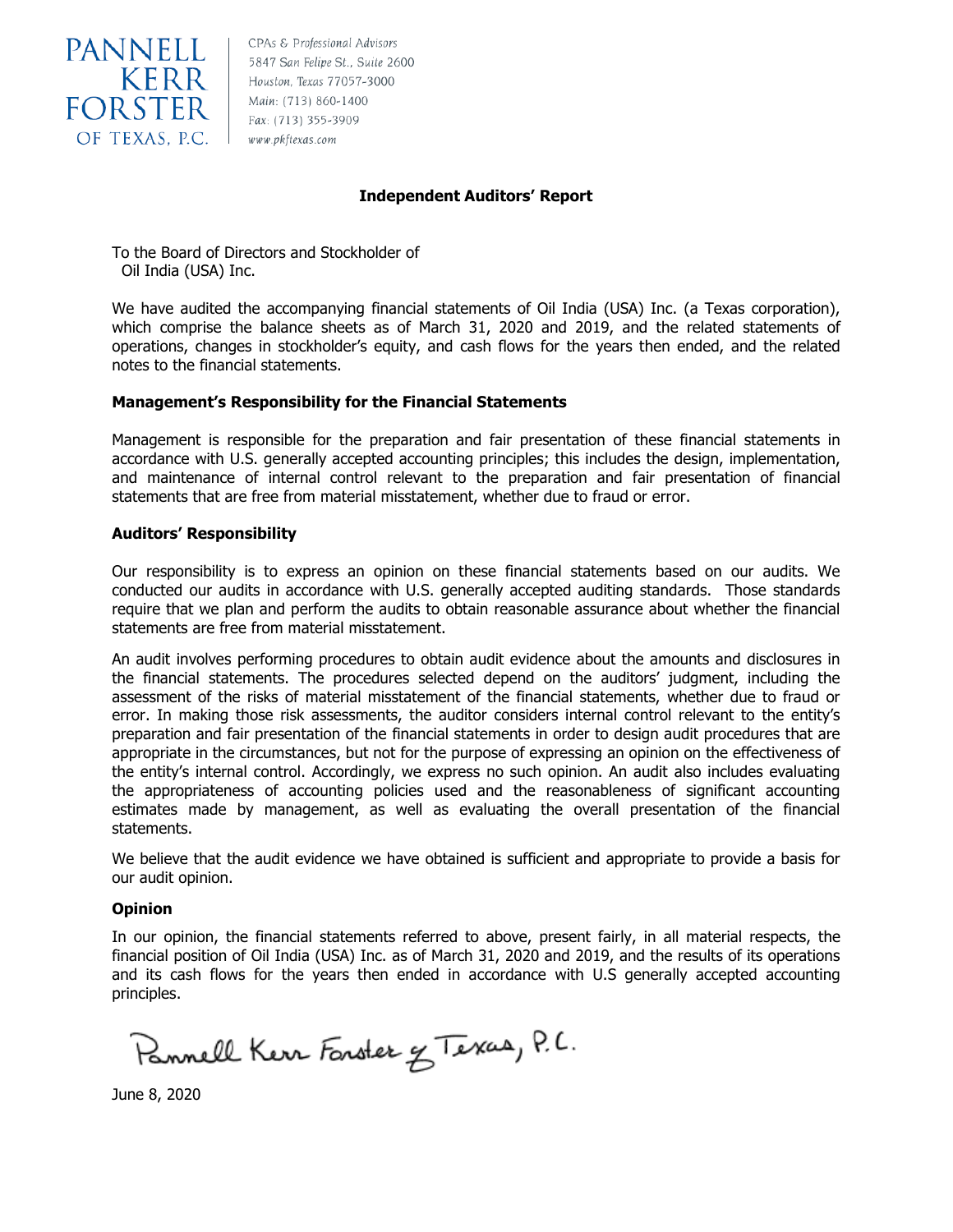# Balance Sheets

|                                                                                                                                                                                                 | March 31,                                            |                                                                   |  |
|-------------------------------------------------------------------------------------------------------------------------------------------------------------------------------------------------|------------------------------------------------------|-------------------------------------------------------------------|--|
|                                                                                                                                                                                                 | 2020                                                 | 2019                                                              |  |
| <b>Assets</b>                                                                                                                                                                                   |                                                      |                                                                   |  |
| Current assets<br>Cash and cash equivalents<br>Certificates of deposit<br>Accounts receivable - oil and natural gas<br>Prepaid expenses                                                         | \$<br>1,063,702<br>3,675,524<br>1,943,952            | \$<br>5,666,418<br>2,030,234<br>601,409<br>2,320                  |  |
| Total current assets                                                                                                                                                                            | 6,683,178                                            | 8,300,381                                                         |  |
| Oil and natural gas properties, successful efforts method<br>Evaluated property<br>Leasehold costs<br>Drilling costs<br>Completion costs<br>Production equipment<br>Unevaluated leasehold costs | 26,048,368<br>39,200,643<br>59,526,123<br>12,581,037 | 26,105,522<br>37,961,643<br>56,575,391<br>12,347,051<br>1,799,297 |  |
| Accumulated depletion, depreciation and amortization                                                                                                                                            | 137,356,171<br>(127,955,089)                         | 134,788,904<br>(85, 634, 782)                                     |  |
| Oil and natural gas properties, net                                                                                                                                                             | 9,401,082                                            | 49,154,122                                                        |  |
| Office furniture and equipment, net                                                                                                                                                             | 3,251                                                | 6,147                                                             |  |
| <b>Total assets</b>                                                                                                                                                                             | \$<br>16,087,511                                     | 57,460,650<br>\$                                                  |  |
| <b>Liabilities and Stockholder's Equity</b>                                                                                                                                                     |                                                      |                                                                   |  |
| <b>Current liabilities</b><br>Accounts payable<br><b>Accrued liabilities</b><br>Payable to Parent<br><b>Total current liabilities</b>                                                           | \$<br>256,847<br>573,445<br>7,272<br>837,564         | \$<br>211,384<br>241,646<br>141,475<br>594,505                    |  |
| Asset retirement obligations                                                                                                                                                                    | 1,634,118                                            | 1,648,796                                                         |  |
| <b>Total liabilities</b>                                                                                                                                                                        | 2,471,682                                            | 2,243,301                                                         |  |
| Commitments and contingencies                                                                                                                                                                   |                                                      |                                                                   |  |
| Stockholder's equity<br>Common stock \$0.01 par value; 12,000,000,000 shares<br>authorized, 11,110,000,000 issued and outstanding as<br>of March 31, 2019 and 2018<br>Retained deficit          | 111,100,000<br>(97, 484, 171)                        | 111,100,000<br>(55,882,651)                                       |  |
| Total stockholder's equity                                                                                                                                                                      | 13,615,829                                           | 55,217,349                                                        |  |
| Total liabilities and stockholder's equity                                                                                                                                                      | 16,087,511<br>\$                                     | 57,460,650<br>\$                                                  |  |

See accompanying notes to financial statements.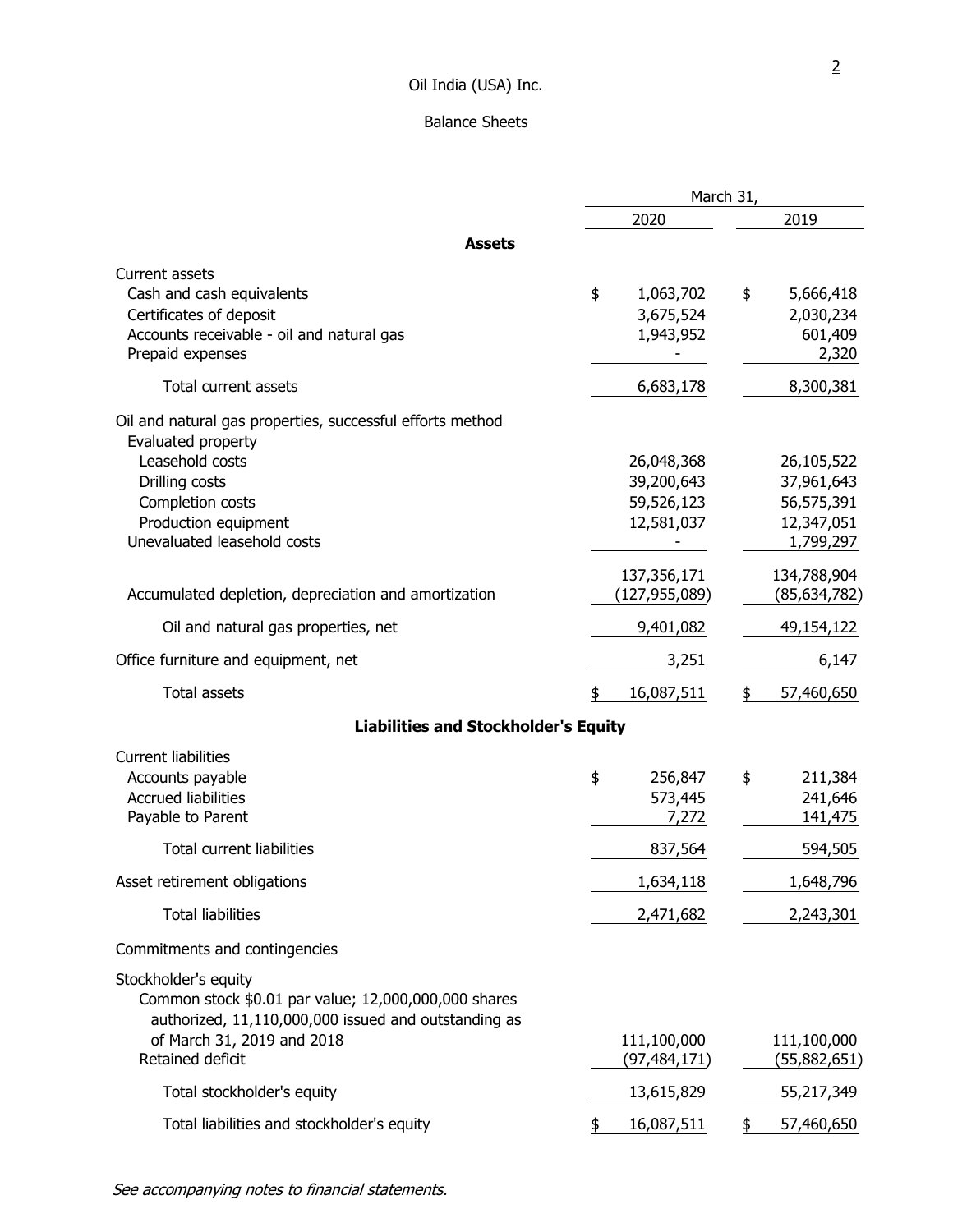# Statements of Operations

|                                              | Year Ended March 31, |                      |      |                      |
|----------------------------------------------|----------------------|----------------------|------|----------------------|
|                                              | 2020                 |                      | 2019 |                      |
| Oil and natural gas revenues<br>Crude oil    |                      |                      |      |                      |
|                                              | \$                   | 4,942,190<br>134,957 | \$   | 5,816,291<br>310,444 |
| Natural gas liquids<br>Natural gas           |                      | 253,026              |      | 321,706              |
|                                              |                      |                      |      |                      |
| Total oil and natural gas revenues           |                      | 5,330,173            |      | 6,448,441            |
| Operating expenses                           |                      |                      |      |                      |
| Lease operating                              |                      | 1,820,051            |      | 1,587,747            |
| <b>Production taxes</b>                      |                      | 263,350              |      | 226,204              |
| Marketing and distribution                   |                      | 224,779              |      | 255,722              |
| Depletion, depreciation and amortization     |                      | 6,283,150            |      | 6,295,508            |
| Abandonment of expired leases                |                      | 1,799,621            |      | 132,450              |
| Impairment of oil and natural gas properties |                      | 36,040,053           |      |                      |
| Accretion expense                            |                      | 42,476               |      | 41,402               |
| General and administrative                   |                      | 503,503              |      | 678,988              |
| Total operating expenses                     |                      | 46,976,983           |      | 9,218,021            |
| Loss from operations                         |                      | (41, 646, 810)       |      | (2,769,580)          |
| Other income                                 |                      |                      |      |                      |
| Interest income                              |                      | 45,290               |      | 79,819               |
| Total other income                           |                      | 45,290               |      | 79,819               |
| Loss before income taxes                     |                      | (41,601,520)         |      | (2,689,761)          |
| Income taxes                                 |                      |                      |      |                      |
| Net loss                                     |                      | (41,601,520)         | \$   | (2,689,761)          |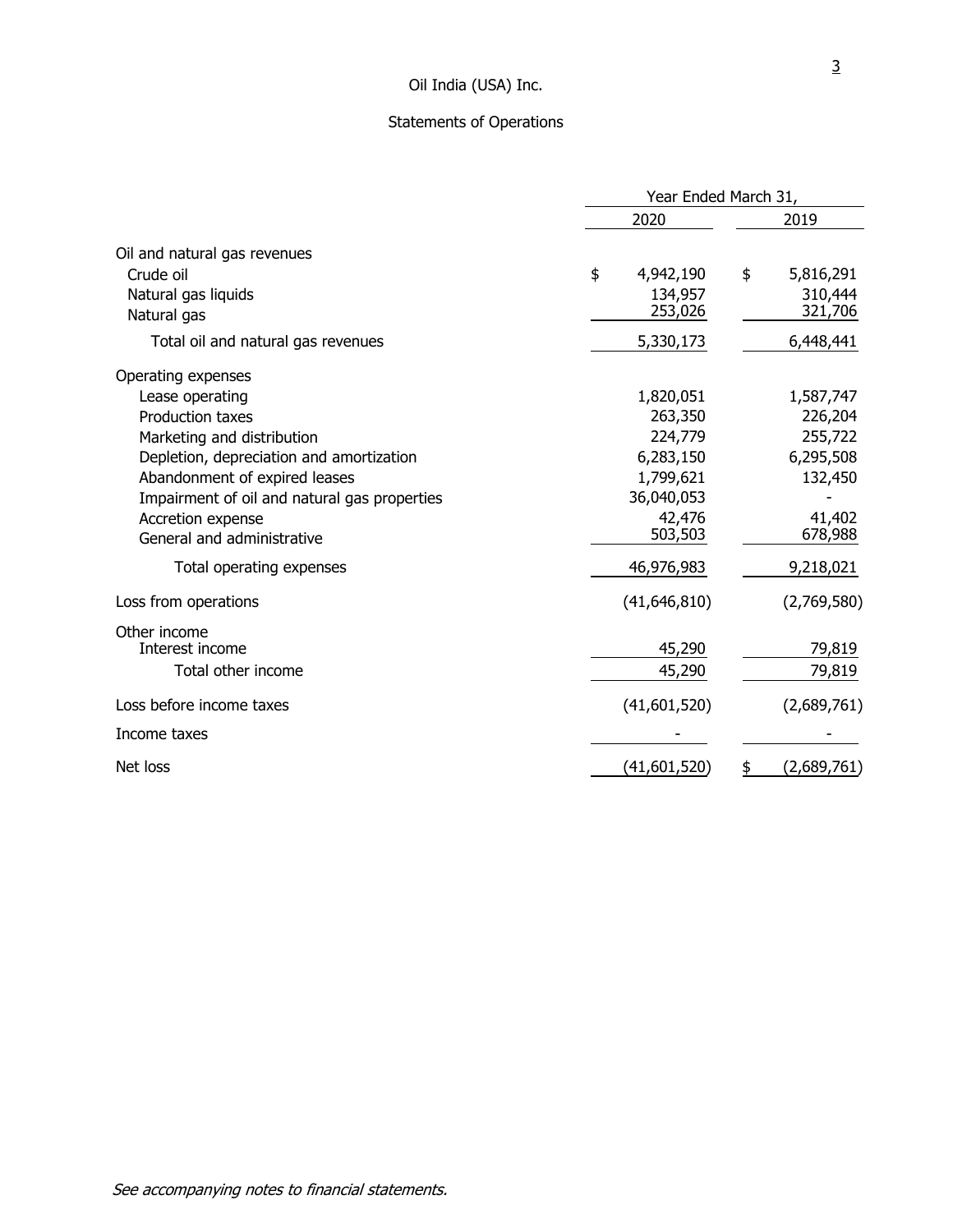# Statements of Changes in Stockholder's Equity

# For the Years Ended March 31, 2020 and 2019

|                         | Common Stock   |             |                      | Total                   |
|-------------------------|----------------|-------------|----------------------|-------------------------|
|                         | <b>Shares</b>  | Amount      | Retained<br>Deficit  | Stockholder's<br>Equity |
| Balance, March 31, 2018 | 11,110,000,000 | 111,100,000 | (53, 192, 890)<br>\$ | 57,907,110<br>\$        |
| Net loss                |                |             | (2,689,761)          | (2,689,761)             |
| Balance, March 31, 2019 | 11,110,000,000 | 111,100,000 | (55,882,651)         | 55,217,349              |
| Net loss                |                |             | (41,601,520)         | (41,601,520)            |
| Balance, March 31, 2020 | 11,110,000,000 | 111,100,000 | (97, 484, 171)       | 13,615,829              |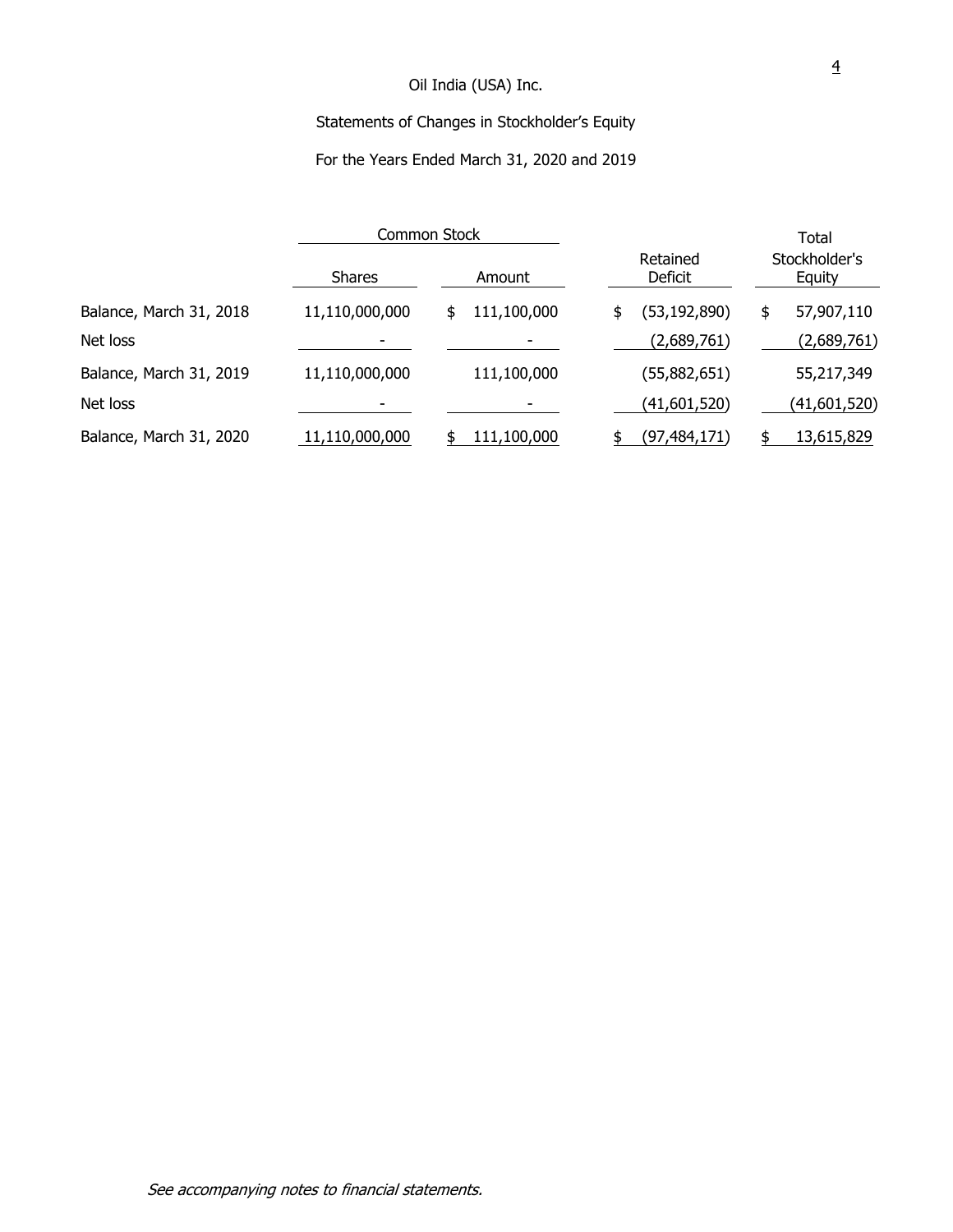# Statements of Cash Flows

|                                                                                                                                 | Year Ended March 31, |                        |           |                          |
|---------------------------------------------------------------------------------------------------------------------------------|----------------------|------------------------|-----------|--------------------------|
|                                                                                                                                 |                      | 2020                   |           | 2019                     |
| Cash flows from operating activities:                                                                                           |                      |                        |           |                          |
| Net loss<br>Adjustments to reconcile net loss to net cash<br>provided by operating activities:                                  | \$                   | (41,601,520)           | \$        | (2,689,761)              |
| Depletion, depreciation and amortization                                                                                        |                      | 6,283,150              |           | 6,295,508                |
| Abandonment of expired leases                                                                                                   |                      | 1,799,621              |           | 132,450                  |
| Impairment of oil and natural gas properties                                                                                    |                      | 36,040,053             |           |                          |
| Accretion expense<br>Changes in operating assets and liabilities                                                                |                      | 42,476                 |           | 41,402                   |
| Accounts receivable - oil and natural gas                                                                                       |                      | (1,342,543)            |           | 308,443                  |
| Prepaid expenses                                                                                                                |                      | 2,320                  |           | (2,320)                  |
| Accounts payable                                                                                                                |                      | 32,791                 |           | (118,064)                |
| <b>Accrued liabilities</b>                                                                                                      |                      | (62, 179)              |           | (29,091)                 |
| Net cash provided by operating activities                                                                                       |                      | 1,194,169              |           | 3,938,567                |
| Cash flows from investing activities:<br>Acquisition of oil and natural gas properties<br>Change in capital expenditure accrual |                      | (4,424,042)<br>406,650 |           | (812, 444)<br>(209, 605) |
| Net cash used in investing activities                                                                                           |                      | (4,017,392)            |           | (1,022,049)              |
| Cash flows from financing activities:<br>Borrowing from (repayments to) Parent, net                                             |                      | (134, 203)             |           | 113,553                  |
| Net cash provided by (used in) financing activities                                                                             |                      | (134, 203)             |           | 113,553                  |
| Net increase (decrease) in cash and cash equivalents                                                                            |                      | (2,957,426)            |           | 3,030,071                |
| Cash and cash equivalents - beginning of year                                                                                   |                      | 7,696,652              |           | 4,666,581                |
| Cash and cash equivalents - end of year                                                                                         |                      | 4,739,226              | \$        | 7,696,652                |
| Supplemental non-cash investing activities:<br>ARO liabilities incurred and revisions to estimates                              | \$                   | (57,154)               | <u>\$</u> | (65, 620)                |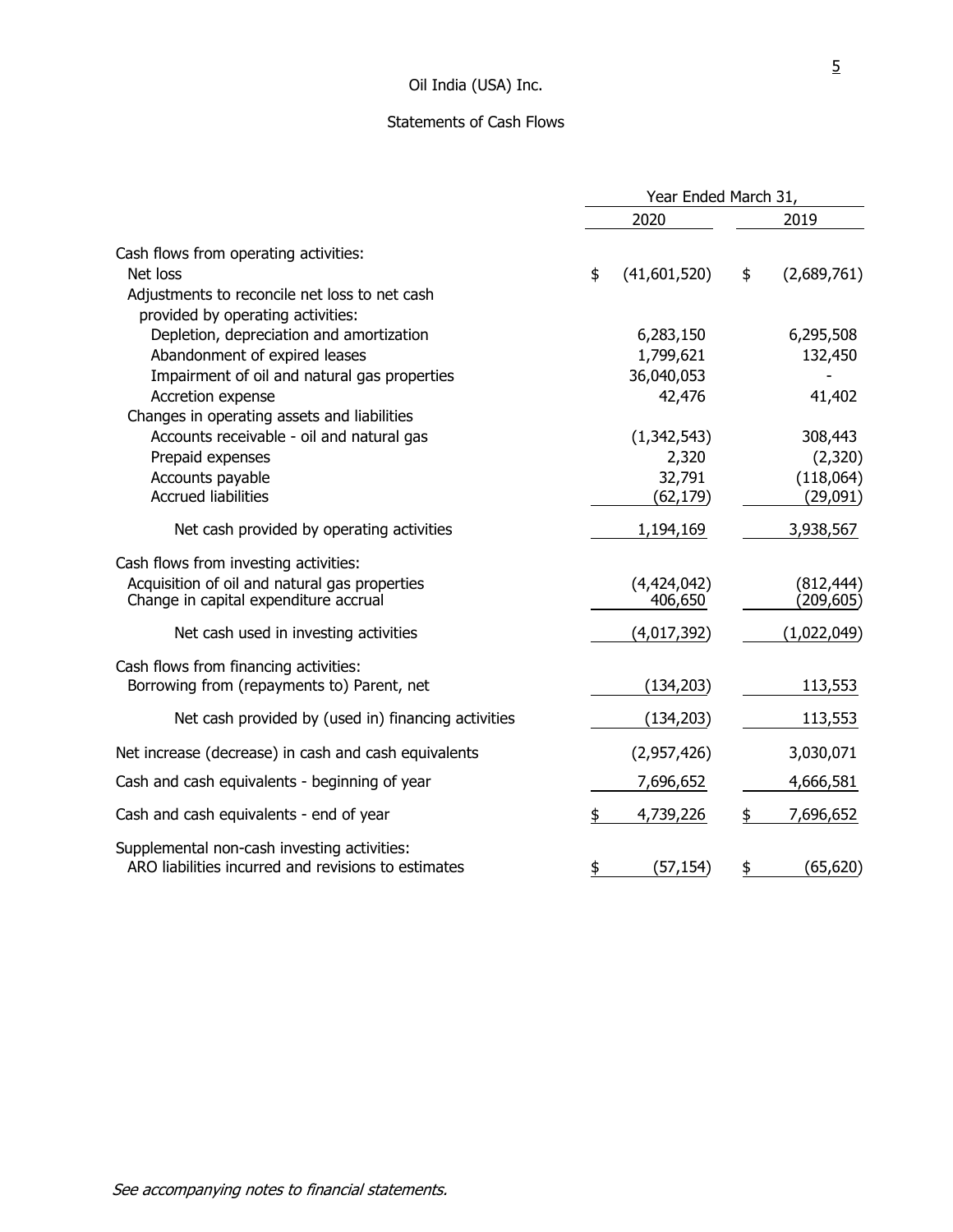March 31, 2020

## **Note 1 - Nature of Operations**

#### Background

Oil India (USA) Inc. (the "Company") was formed on September 26, 2012 as a Texas corporation. The Company is a wholly-owned subsidiary of Oil India Limited (the "Parent"). The Company is a petroleum exploration and production company engaged in the acquisition, exploration, and development of properties for the production of crude oil and natural gas from underground reservoirs.

On October 4, 2012, the Company entered into a purchase and participation agreement (the "Agreement") with Carrizo Oil & Gas, Inc. and one of its affiliates (collectively, "Carrizo") to acquire a 20% working interest in oil and natural gas properties located in the Niobrara Formation area in Weld, Morgan, and Adams counties of the State of Colorado.

#### **Note 2 - Summary of Significant Accounting Policies**

#### Cash and cash equivalents

Cash and cash equivalents include all highly liquid investments with original maturities of three months or less from the date of purchase.

#### Oil and natural gas properties

The Company uses the successful efforts method of accounting for oil and natural gas producing activities. Costs to acquire mineral interests in oil and natural gas properties, costs to drill and equip exploratory wells that find proved reserves, costs to drill and equip development wells, and related asset retirement costs are capitalized. Exploratory wells that do not find proved oil and natural gas reserves are expensed when that determination is made, which is less than one year from the date that total depth is reached and the well is logged. With respect to amounts paid by the Company for its carry obligation, they are recorded to oil and natural gas properties in cost categories incurred as tangible and intangible drilling costs, completion costs and production equipment. Additionally, interest costs, if appropriate, are capitalized to oil and natural gas properties during the period that unevaluated leasehold costs and costs of wells in progress are undergoing development and preparation for their intended use until reserves have been identified.

Capitalized costs of producing oil and natural gas properties, after considering estimated residual salvage values, are depreciated and depleted on a field level (common reservoir) using the unit-of-production method using proved producing oil and natural gas reserves for exploration and development costs and using total proved reserves for acquisition leasehold costs. Unevaluated property costs, costs of wells in progress and related capitalized interest costs are excluded from the base subject to depletion until the related costs are considered developed or until proved reserves are found.

Upon sale or retirement of a complete unit of an evaluated property, the cost and related accumulated depreciation, depletion, and amortization are eliminated from the property accounts, and the resulting gain or loss is recognized in the statements of operations. On the retirement or sale of a partial unit of evaluated property, the cost and related accumulated depreciation, depletion, and amortization apportioned to the interest retired or sold are eliminated from the property accounts, and the resulting gain or loss is recognized in the statements of operations.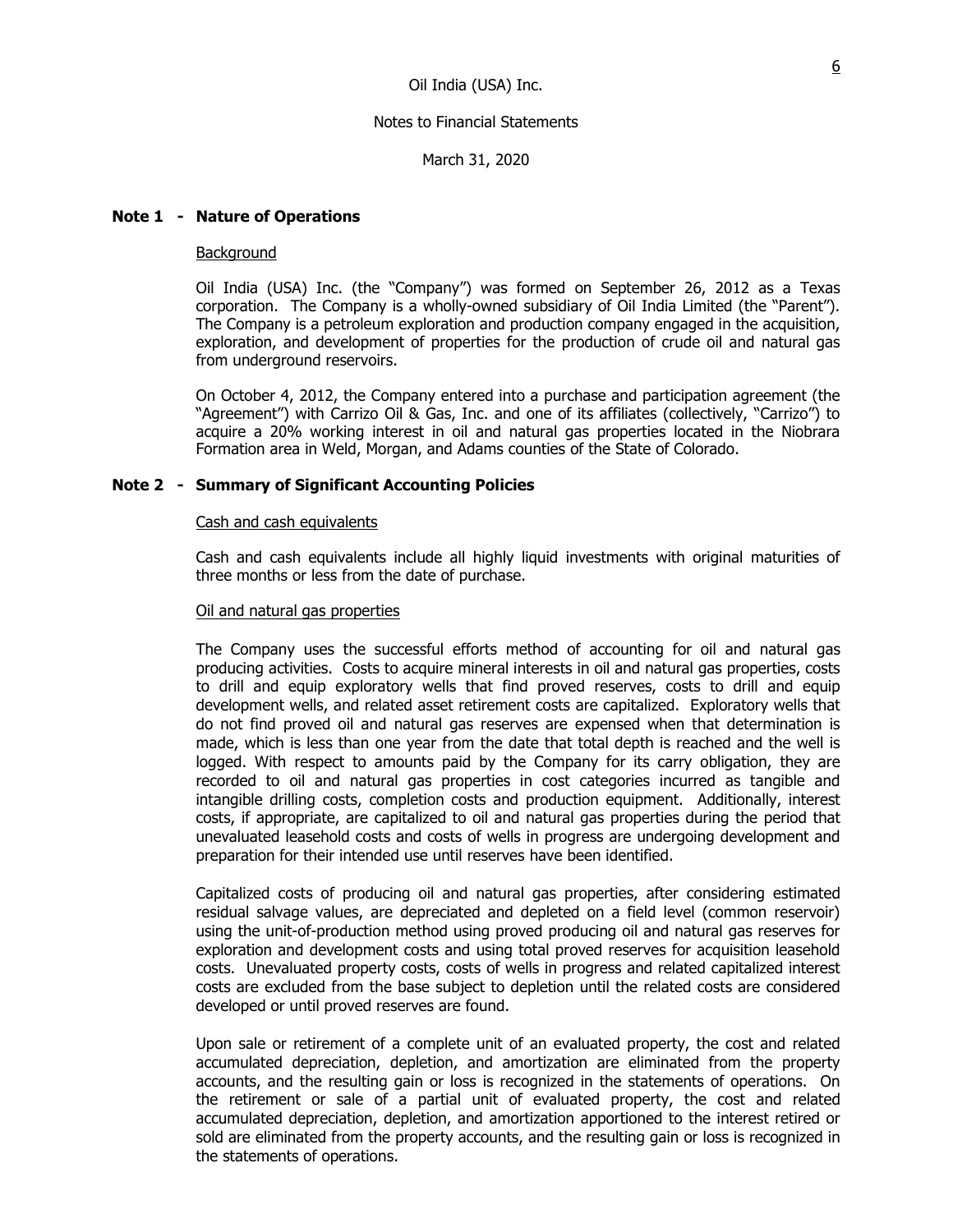March 31, 2020

## **Note 2 - Summary of Significant Accounting Policies (Continued)**

## Oil and natural gas properties (continued)

Upon sale of an entire interest in an unevaluated property, gain or loss on the sale is recognized, taking into consideration the amount of any recorded impairment if the property had been assessed individually. If a partial interest in an unproved property is sold, the amount received is treated as a reduction of the cost of the interest retained.

Evaluated oil and natural gas properties are reviewed for impairment annually or whenever events or changes in circumstances indicate that the carrying amounts may not be recoverable, which is generally performed at the field level. Assets are grouped at the lowest level for which there is identifiable cash flows that are largely independent of the cash flows of other groups of assets. The Company estimates the future undiscounted net cash flows of the affected properties to determine the recoverability of carrying amounts. If the net costs are in excess of the undiscounted future net cash flows, then the fair value is determined using the discounted future net cash flows as the new carrying value with any excess net cost recorded as impairment with a corresponding amount recorded to accumulated depreciation, depletion and amortization. As of March 31, 2020 and 2019, an impairment of proved oil and natural gas properties totaling \$36,040,053 and \$0, respectively, was recorded.

Unevaluated oil and natural gas properties are periodically assessed for impairment of value, and a loss is recognized at the time of impairment by providing an impairment allowance. At March 31, 2020 and 2019, no impairment of unevaluated oil and natural gas properties was required. As unevaluated leases expire and are not renewed, estimated costs of these leases are charged to abandonment expense. Abandonment of expired leases charged to expense totaled \$1,799,621 and \$132,450 for the years ended March 31, 2020 and 2019, respectively. At March 31, 2020 and 2019, unevaluated oil and natural gas leasehold costs totaled \$0 and \$1,799,297, respectively.

## Asset retirement obligations

The Company records an asset retirement obligation for the abandonment of oil and natural gas producing properties (see Note 3). The asset retirement obligation is recorded at its estimated fair value on the date that the obligation is incurred, and accretion expense is recognized over time as the discounted liability is accreted to its expected settlement value. Fair value is measured using expected future cash outflows, which consider an estimate of the cost to plug and abandon wells (excluding salvage), future inflation rates and is discounted at the Company's credit-adjusted risk-free interest rate.

The fair value of the estimated asset retirement cost is capitalized as part of the carrying amount of the applicable proved oil and natural gas property and depleted with the corresponding proved oil and natural gas property using the unit-of-production method. Periodically the asset retirement obligation is re-measured to determine if a revision to the estimate is necessary with any revisions being recorded as an adjustment to oil and natural gas property.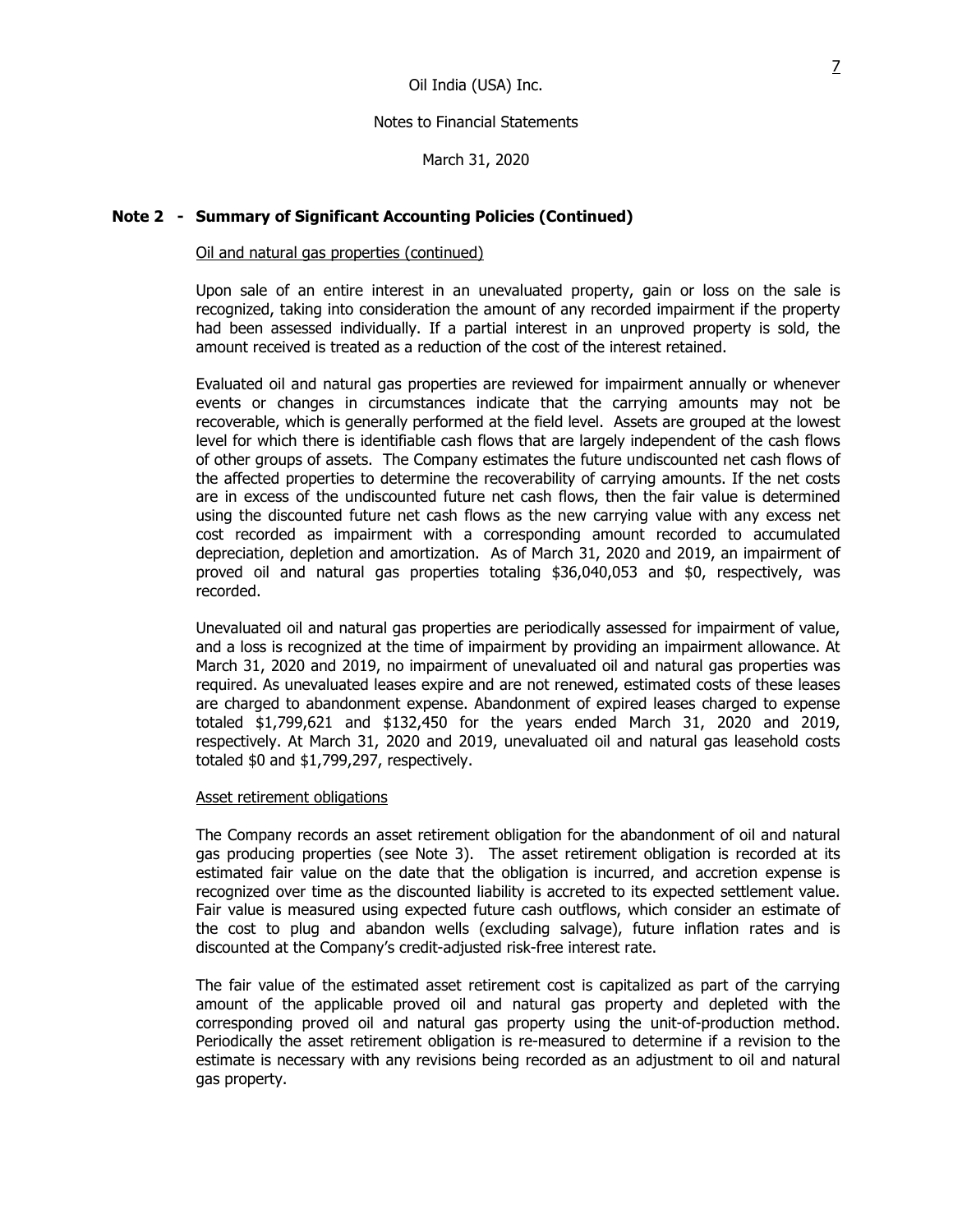March 31, 2020

## **Note 2 - Summary of Significant Accounting Policies (Continued)**

#### Revenue recognition

Effective April 1, 2019, the Company adopted Accounting Standards Update ("ASU") No. 2014-09, Revenue from Contracts with Customers (Topic 606) ("ASC 606") using the modified retrospective method and has applied the standard to all existing contracts. ASC 606 supersedes previous revenue recognition requirements in ASC 605 - Revenue Recognition ("ASC 605") and includes a five-step revenue recognition model to depict the transfer of goods or services to customers in an amount that reflects the consideration in exchange for those goods or services. As a result of adopting ASC 606, the Company did not have a cumulative-effect adjustment in retained earnings. The comparative information for the year ended March 31, 2019 has not been recast and continues to be reported under the accounting standards in effect for that period.

The Company's oil and natural gas revenues are comprised of revenues that are distributed from the operator who sells on the Company's behalf to various purchasers the Company's share of oil, natural gas and natural gas liquids ("NGLs") which may be subject to operator obligated processing, treating and delivery contracts. The Company believes that the disaggregation of revenue into these three major product types appropriately depicts how the nature, amount, timing and uncertainty of revenue and cash flows are affected by economic factors based on its single geographic location. Revenues from the sale of oil, natural gas and NGLs is recorded net of royalties.

An accrual is recorded at each reporting period by estimating the oil, natural gas and NGL volumes produced and delivered, net of royalties, and corresponding prices for periods when actual production information is not available. Crude oil that remains within the field tanks, natural gas that remains in a pipeline and natural gas liquids that remain within a tank that is not sold at each reporting period is considered not produced.

The transaction price used to recognize revenue is a function of the contract billing terms of the operator taking into account volumes at contractually based rates with payment typically required within 30 days of the end of the production month. At the end of each month when the performance obligation is satisfied, the variable consideration can be reasonably estimated and amounts due from operator are accrued in Accounts Receivable – oil and natural gas in the consolidated balance sheets. As of March 31, 2020 and 2019, oil and natural receivables from the operators were \$1,943,952 and \$601,409, respectively. Taxes assessed by governmental authorities on crude oil, natural gas and NGLs and costs associated with processing, treating and delivery contracts are typically netting within the selling price received or when remitted. Taxes assessed are presented separately from such revenues in the statements of operations as production taxes and other post production costs are recorded as marketing and distribution costs since control of production sold passes to the purchasers subject to the operator's terms under these contracts.

The Company applied the practical expedient in ASC 606 exempting the disclosure of the transaction price allocated to remaining performance obligations if the variable consideration is allocated entirely to a wholly unsatisfied performance obligation. Each unit of product typically represents a separate performance obligation; therefore, future volumes are wholly unsatisfied and disclosure of the transaction price allocated to remaining performance obligation is not required.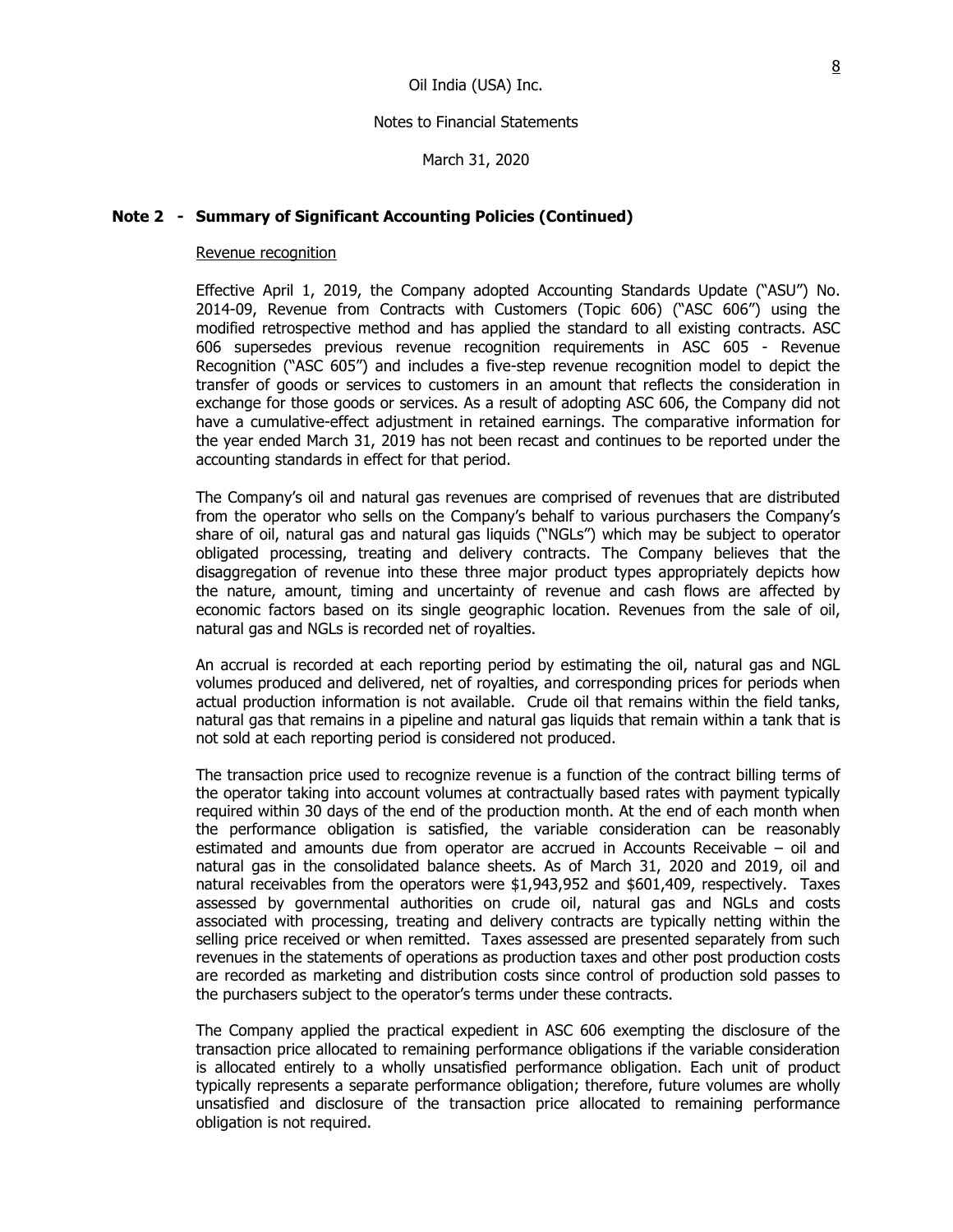March 31, 2020

## **Note 2 - Summary of Significant Accounting Policies (Continued)**

#### Business concentration

Two customers accounted for approximately 90% of the Company's total revenue during the year ended March 31, 2020, and one of those customers accounted for approximately 95% of accounts receivable as of March 31, 2020. Three venders accounted for approximately 95% of operating expenses during the year ended March 31, 2020, and three venders accounted for 86% of accounts payable and accrued expenses at March 31, 2020. During the year ended March 31, 2019, two customers accounted for approximately 75% of the Company's total revenue and three customers accounted for 100% of accounts receivable as of March 31, 2019. During the year ended March 31, 2019, three venders accounted for approximately 88% of operating expenses, and two venders accounted for 83% of accounts payable and accrued expenses at March 31, 2019.

#### Use of estimates

The preparation of financial statements in conformity with U.S. generally accepted accounting principles requires management to make estimates and assumptions that affect the reported amounts of assets and liabilities and disclosure of contingent assets and liabilities at the date of the financial statements and the reported amounts of revenues and expenses during the reporting period. Actual results could differ from those estimates. Management believes that these estimates and assumptions provide a reasonable basis for the fair presentation of the financial statements.

Significant estimates include volumes of oil and natural gas reserves used in calculating depletion, depreciation and amortization of oil and natural gas properties, future net revenues and abandonment obligations, impairment of developed and undeveloped properties, the collectability of outstanding accounts receivable, contingencies, and the results of any current and future litigation. Oil and natural gas reserve estimates, which are the basis for unit-of-production depletion and depreciation, have numerous inherent uncertainties. The accuracy of any reserve estimate is a function of the quality of available data and of engineering and geological interpretation and judgment. Subsequent drilling results, testing, and production may justify revision of such estimates. Accordingly, reserve estimates are often different from the quantities of oil and natural gas that are ultimately recovered.

In addition, reserve estimates are sensitive to changes in wellhead prices of crude oil and natural gas, which has a direct effect on future revenues and volumes of oil and natural gas that can be produced economically. Such prices have been volatile in the past and can be expected to be volatile in the future.

The Company's significant estimates are based on current assumptions that may be materially affected by changes to future economic conditions, such as the market prices received for sales of volumes of oil and natural gas, which are primarily based upon the data and information received from the operators. Future changes in these assumptions may affect these estimates materially in the near term.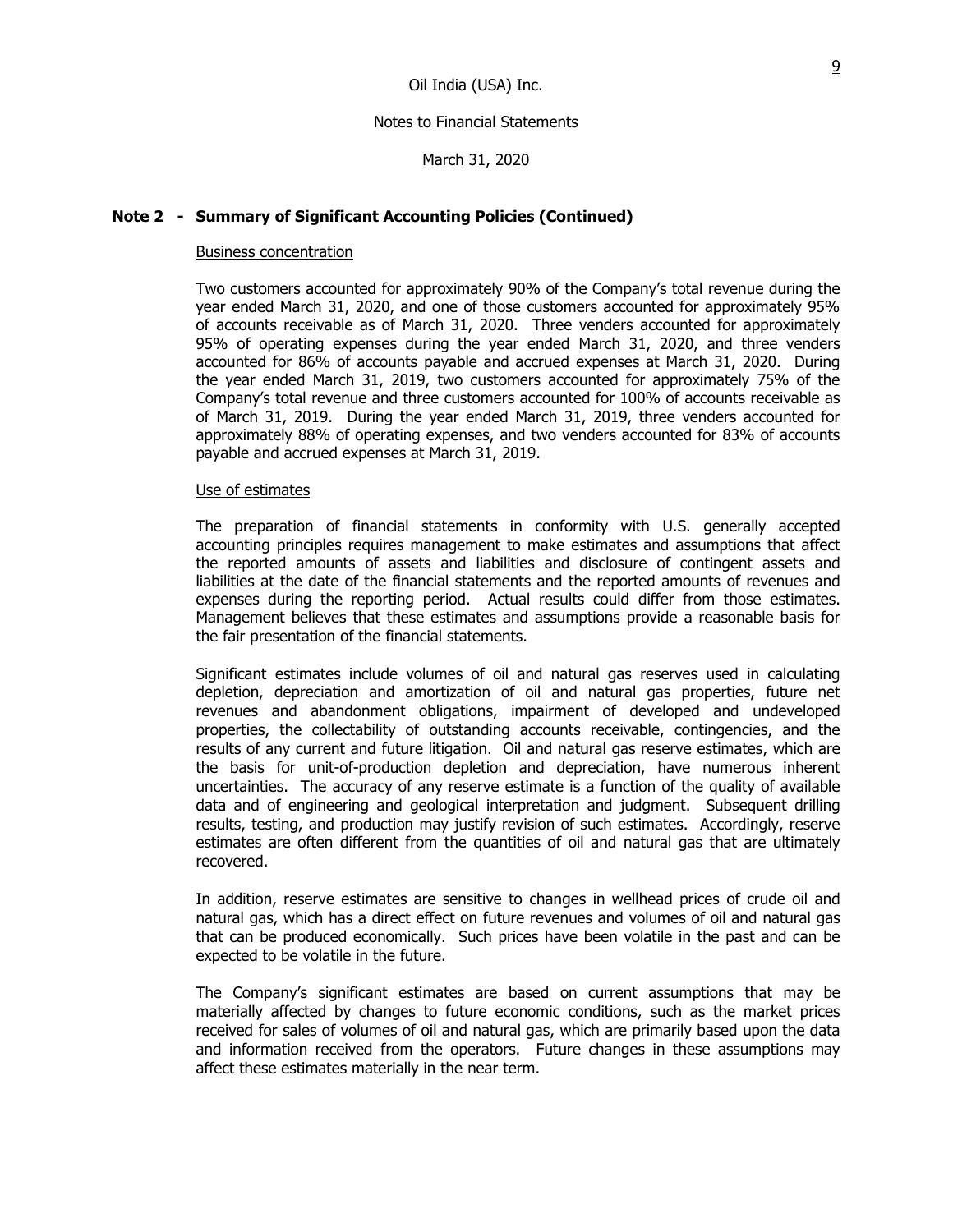March 31, 2020

## **Note 2 - Summary of Significant Accounting Policies (Continued)**

## Income taxes

Provisions for income taxes are based on taxes payable or refundable for the current period and deferred taxes on temporary differences between the amount of taxable income and pretax financial income and between the tax basis of assets and liabilities and their reported amounts in the financial statements. Deferred tax assets and liabilities are included in the financial statements at currently enacted income tax rates applicable to the period in which the deferred tax assets and liabilities are expected to be realized or settled. As changes in tax laws or rates are enacted, deferred tax assets and liabilities are adjusted through the provision for income taxes. When appropriate, a valuation allowance is recorded to reflect deferred tax assets at their realizable value.

The state of Texas has a gross margin tax of 0.75% that is levied on taxable margin. Taxable margin is defined as total revenue less deduction for costs of goods sold or compensation and benefits in which total calculated taxable margin cannot exceed 70% of total revenue.

The Company will account for interest and penalties assessed as a result of an examination if in income tax expense. The Company had no tax-related interest or penalties for the years ended March 31, 2020 and 2019. Management has evaluated the Company's tax positions and concluded that the Company has taken no uncertain tax positions that require adjustment to the financial statements.

## Fair value of financial measurements

The Company measures fair value under ASC 820, "Fair Value Measurements and Disclosures," which defines fair value, establishes a framework for measuring fair value, establishes a fair value hierarchy based on the quality of inputs used to measure fair value and enhances disclosure requirements for fair value measurements.

A three-level valuation hierarchy for disclosure of fair value measurements categorizes assets and liabilities measured at fair value into one of three different levels depending on the observability of the inputs employed in the measurement. Level 1 inputs include observable inputs such as quoted prices in active markets at the measurement date for identical, unrestricted assets or liabilities.

Level 2 inputs include inputs that are observable directly or indirectly such as quoted prices in markets that are not active, or inputs which are observable, either directly or indirectly, for substantially the full term of the asset or liability. Level 3 inputs include unobservable inputs for which there is little or no market data and which the Company makes its own assumptions about how market participants would price the assets and liabilities.

The initial measurement of asset retirement obligations at fair value is calculated using discounted cash flow techniques and based on internal estimates of future retirement costs associated with property, plant and equipment. Significant Level 3 inputs used in the calculation of asset retirement obligations include plugging costs, inflation rates, discount rates and reserve lives. A reconciliation of the Company's asset retirement obligations is presented in Note 3.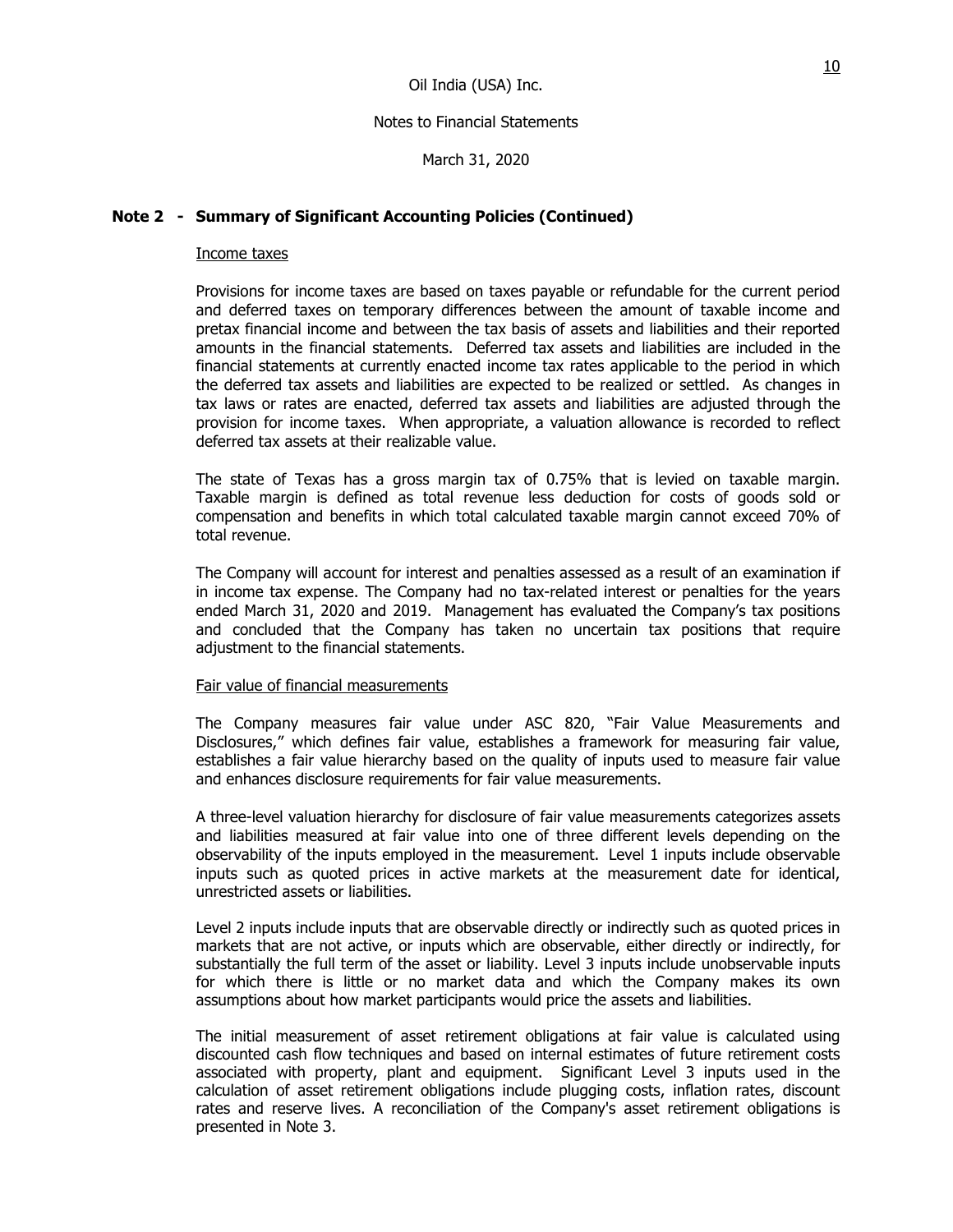March 31, 2020

## **Note 2 - Summary of Significant Accounting Policies (Continued)**

### Fair value of financial measurements (continued)

Significant Level 3 inputs associated with the calculation of discounted cash flows used in the impairment analysis include the Company's estimate of future crude oil, natural gas, and natural gas liquids prices, production costs, development expenditures, anticipated production if proved reserves, appropriate risk-adjusted discount rates and other relevant data.

#### Recent accounting pronouncements

In February 2016, the financial Accounting Standards Board ("FASB") issued an ASU update for leases. The ASU introduces a lessee model that brings most leases on the balance sheet. The new standard also aligns many of the underlying principles of the new lessor model with those in the current accounting guidance as well as the FASB's new revenue recognition standard.

However, the ASU eliminates the use of bright-line tests in determining lease classification as required in the current guidance. The ASU also requires additional qualitative disclosures along with specific quantitative disclosures to better enable users of financial statements to assess the amount, timing, and uncertainty of cash flows arising from leases. In May 2020, the FASB extended the effective date of this standard, so the ASU is now effective for annual reporting periods beginning after December 15, 2021, including interim periods within that reporting period, using a modified retrospective approach. Early adoption is permitted. The Company is still evaluating the impact that the ASU will have on its financial statements.

## **Note 3 - Asset Retirement Obligations**

A summary of the changes in the asset retirement obligation for the years ending March 31 are as follows:

|                                                                                                                      | 2020 |                                             | 2019 |                                            |
|----------------------------------------------------------------------------------------------------------------------|------|---------------------------------------------|------|--------------------------------------------|
| Asset retirement obligation, beginning of year<br>Liabilities incurred<br>Revisions of estimate<br>Accretion expense |      | 1,648,796<br>53,334<br>(110, 488)<br>42,476 | \$   | 1,673,014<br>15,256<br>(80, 876)<br>41,402 |
| Asset retirement obligation, end of year                                                                             |      | 1,634,118                                   |      | 1,648,796                                  |

## **Note 4 - Related Party Transactions**

The Parent from time to time makes advances to the Company for both capital expenditure and working capital needs. Total expenses incurred by the Parent and billed to the Company was \$48,086 and \$113,553 for the years ended March 31, 2020 and 2019, respectively, and are comprised of certain employee benefits and travel costs billed at actual costs incurred. The total amount of outstanding advances from the Parent was \$7,272 and \$141,475 at March 31, 2020 and 2019, respectively, and is recorded as payable to Parent within the balance sheets.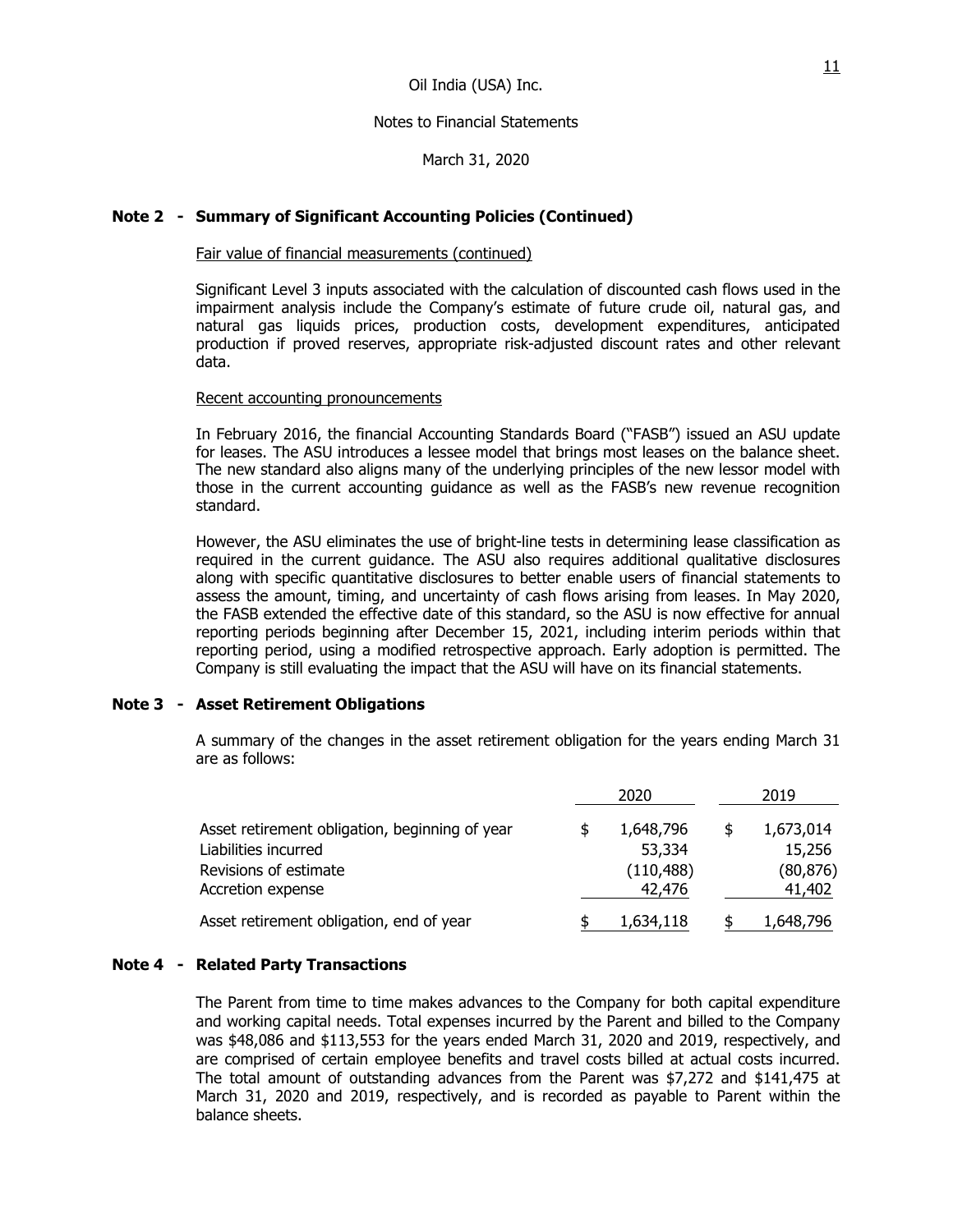March 31, 2020

## **Note 5 - Income Taxes**

Deferred income taxes reflect the net tax effects of temporary differences between the carrying amounts of assets and liabilities for financial reporting purposes and the amounts used for income tax purposes using a U.S. Federal statutory corporate rate of 21% as of March 31, 2020 and 2019.

The significant components of the net deferred tax asset as of March 31 are as follows:

|                                             | 2020            | 2019         |
|---------------------------------------------|-----------------|--------------|
| Differences in depletion, depreciation, and |                 |              |
| amortization of property for tax purposes   | \$<br>3,621,343 | (5,391,688)  |
| Federal net operating loss carryforward     | 16,715,107      | 15,667,349   |
| State net operating loss carryforward       | 2,911,374       | 2,728,879    |
| Valuation allowance                         | (23, 247, 824)  | (13,004,540) |
| Deferred tax asset                          | \$              |              |

The Company had a net operating loss carryforward available at March 31, 2020 that amounts to \$79,595,747, of which \$63,912,859 will begin to expire in 2033 and \$15,682,888 will be carried forward indefinitely.

Income tax expense differed from the amount computed by applying the U.S. federal income tax rate of 21% to pretax income, as a result of the following:

|                                      | Year Ended March 31, |             |    |           |
|--------------------------------------|----------------------|-------------|----|-----------|
|                                      |                      | 2020        |    | 2019      |
| Income tax benefit at statutory rate | \$                   | (8,736,319) | \$ | (564,850) |
| State tax benefit                    |                      | (1,513,426) |    | (88, 230) |
| Prior year true-ups                  |                      | 14,563      |    | (3,746)   |
| Other                                |                      | (8, 102)    |    | (18, 103) |
| Valuation allowance                  |                      | 10,243,284  |    | 674,929   |
| Total tax expense                    | ፍ                    |             |    |           |

#### **Note 6 - Commitments and Contingencies**

In the normal course of business, the Company is subjected to claims, legal actions, contract negotiations, and disputes. The Company is subject to contingencies as a result of environmental laws and regulations. The Company provides for losses, if any, in the year in which they can be reasonably estimated. In management's opinion, there are currently no such matters outstanding that would have a material effect on the accompanying financial statements.

The Company leases office space under a non-cancellable operating lease agreement that expires in May 2020. Rent expense of \$17,301 and \$13,855 was included in general and administrative expenses for the years ended March 31, 2020 and 2019, respectively. Minimum future rental payments for non-cancellable operating leases are \$2,906 for the year ended March 31, 2021.